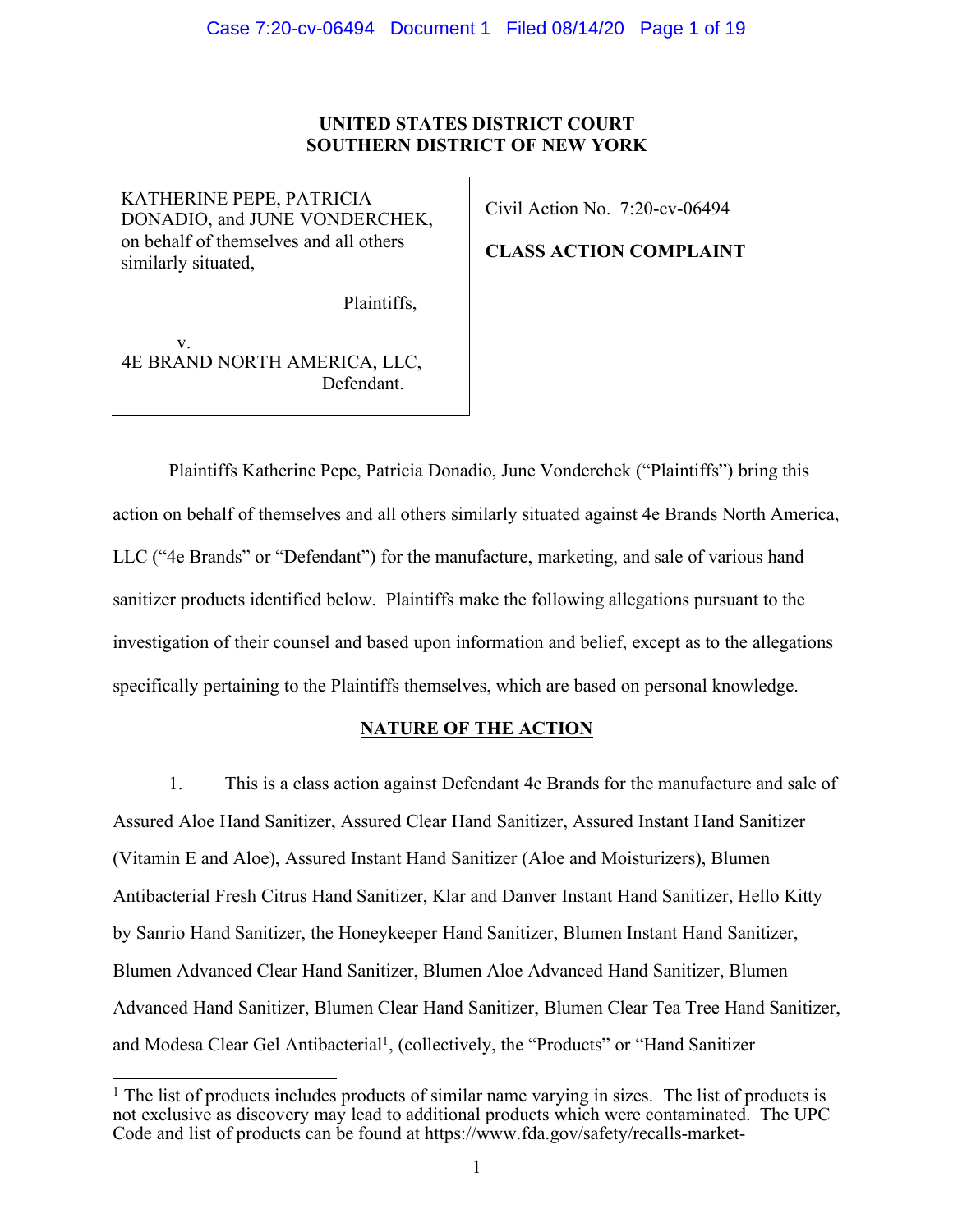# Case 7:20-cv-06494 Document 1 Filed 08/14/20 Page 2 of 19

Products"), all of which suffer from an identical design defect. The Products are defective because they are labeled as containing ethanol as the active ingredient, but are in fact contaminated with and contain methanol (the "Defect"), which is toxic and can cause death. Each of the Products suffer from the same material Defect – contamination with and presence of methanol. Exposure to methanol can result in nausea, vomiting, headache, blurred vision, permanent blindness, seizures, coma, permanent damage to the nervous system or death. The presence of methanol renders the Products unsuitable for their principal and intended purpose and renders them worthless.

2. Each of the Products is prominently labeled as a "Hand Sanitizer" on the front of the label, and list Ethyl Alcohol 70% on the back of the label as the "active ingredient." None of the Products mention or disclose that the Products are contaminated with methanol, or that the "active ingredient" is in fact to a large extent methanol, not Ethyl Alcohol – or "ethanol." But the distinction is critical. Ethyl Alcohol is an accepted active ingredient for hand sanitizers, while methanol is a toxic substance that cannot be consumed by or come in contact with humans, and makes the Products wholly toxic, worthless, and unsuitable for use as hand sanitizers.

3. Plaintiffs bring claims against Defendant individually and on behalf of a class of all other similarly situated purchasers of the Products for (I) breach of express warranty; (II) breach of implied warranty of fitness; (III) unjust enrichment; (IV) violation of New York's General Business Law, GBL § 349; (V) violation of New York's General Business Law, GBL § 350; and (VI) negligent misrepresentation.

#### **PARTIES**

4. Plaintiff Katherine Pepe is, and at all times relevant to this action has been, a resident of Newburgh, New York. Plaintiffs Pepe has purchased 4e Brands products in the wake of the novel coronavirus ("COVID-19") pandemic, for the purpose of using the products as a hand sanitizer for her personal use. Plaintiff Pepe purchased Blumen Clear Advanced Hand Sanitizers (UPC No. 814266024096) from Instacart and Shoprite Grocery Store in New York.

withdrawals-safety-alerts/4e-brands-north-america-issues-expanded-nationwide-voluntary-recallhand-sanitizer-due-potential (last accessed August 10, 2020)...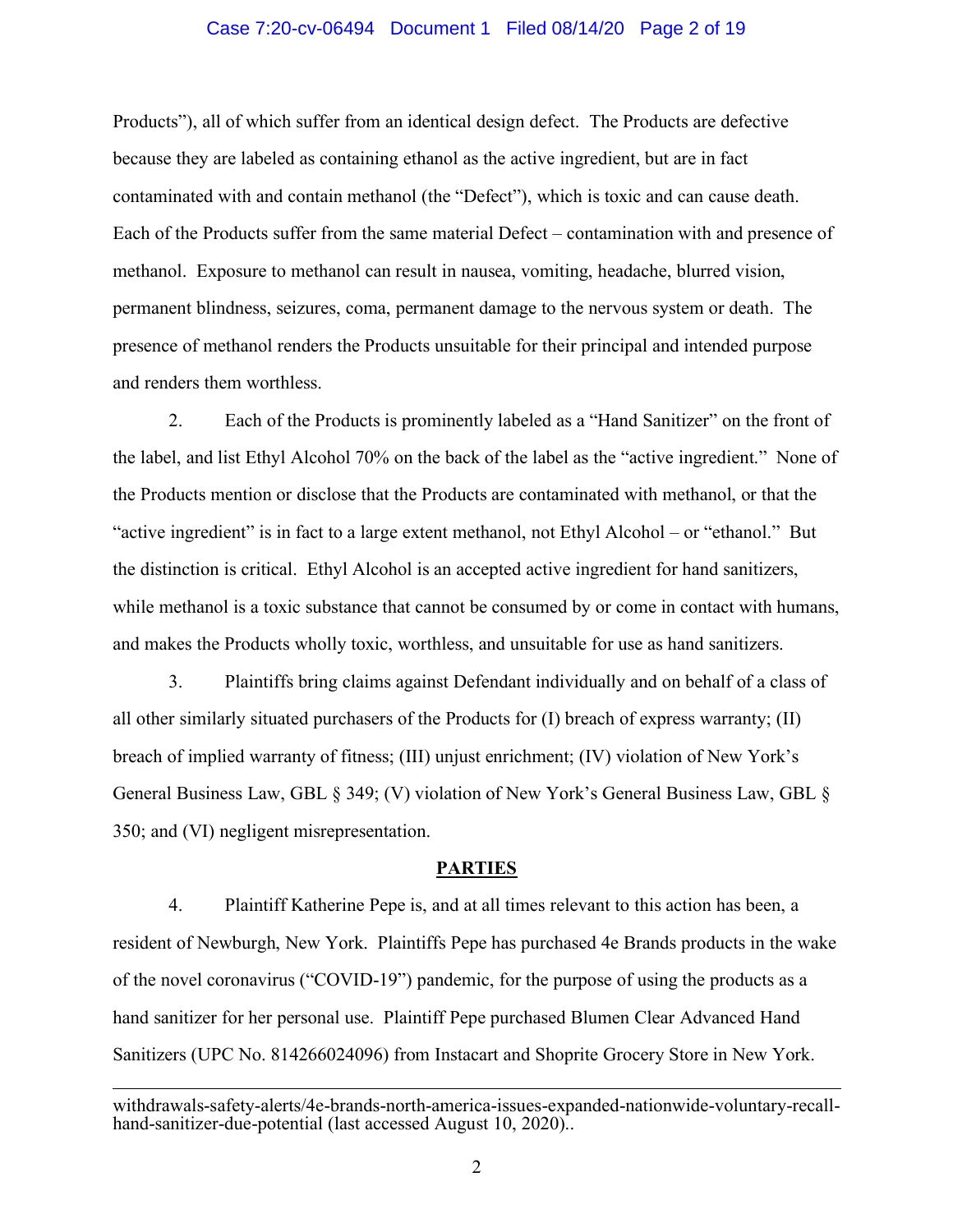# Case 7:20-cv-06494 Document 1 Filed 08/14/20 Page 3 of 19

Plaintiff purchased the hand sanitizers in March 2020. Plaintiff Pepe would not have purchased the Products had she known that there was a significant risk that the Products were unfit to perform their intended purpose and were dangerous. Plaintiff Pepe would not have purchased the Products had she known that the Products suffered from the Defect. Plaintiff Pepe still has Products that she purchased remaining in her possession but can not use the Products due to the Defect and thus suffered economic loss.

5. Plaintiff Patricia Donadio is, and at all times relevant to this action has been, a resident of Farmington, New York. Plaintiff Donadio purchased 4e Brands hand sanitizer, Assured Instant Hand Sanitizer (UPC No. 639277490704), on March 20, 2020 at the Dollar Tree Store in New York. Plaintiff Donadio's hands turned red as a side effect of using the Product caused by the Defect. Plaintiff Donadio attempted to return the product to the Dollar Tree Store in light of the Defect but was unsuccessful in returning the product or getting a refund. Plaintiff Donadio would not have purchased the Products had she known that there was a significant risk that the Products were unfit to perform their intended purpose and were inherently dangerous. Plaintiff Donadio would not have purchased the Products had she known that the Products suffered from the Defect. Plaintiff Donadio still has Products that she purchased remaining in her possession but can not use the Products due to the Defect, and has not been able to return the Products for a refund, and thus suffered economic loss.

6. Plaintiff June Vonderchek is, and at all times relevant to this action has been, a resident of Interlaken, New York. Plaintiff Vonderchek purchased 4e Brands hand sanitizer, Bluemen Clear Hand Sanitizer (UPC No. 814266023747) on April 30, 2020, at Sam's Club grocery store in New York. Plaintiff Vonderchek would not have purchased the Products had she known that there was a significant risk that the Products were unfit to perform their intended purpose and were inherently dangerous. Plaintiff Vonderchek would not have purchased the Products had she known that the Products suffered from the Defect. Plaintiff Vonderchek still has Products that she purchased remaining in her possession but can not use the Products due to the Defect and thus suffered economic loss.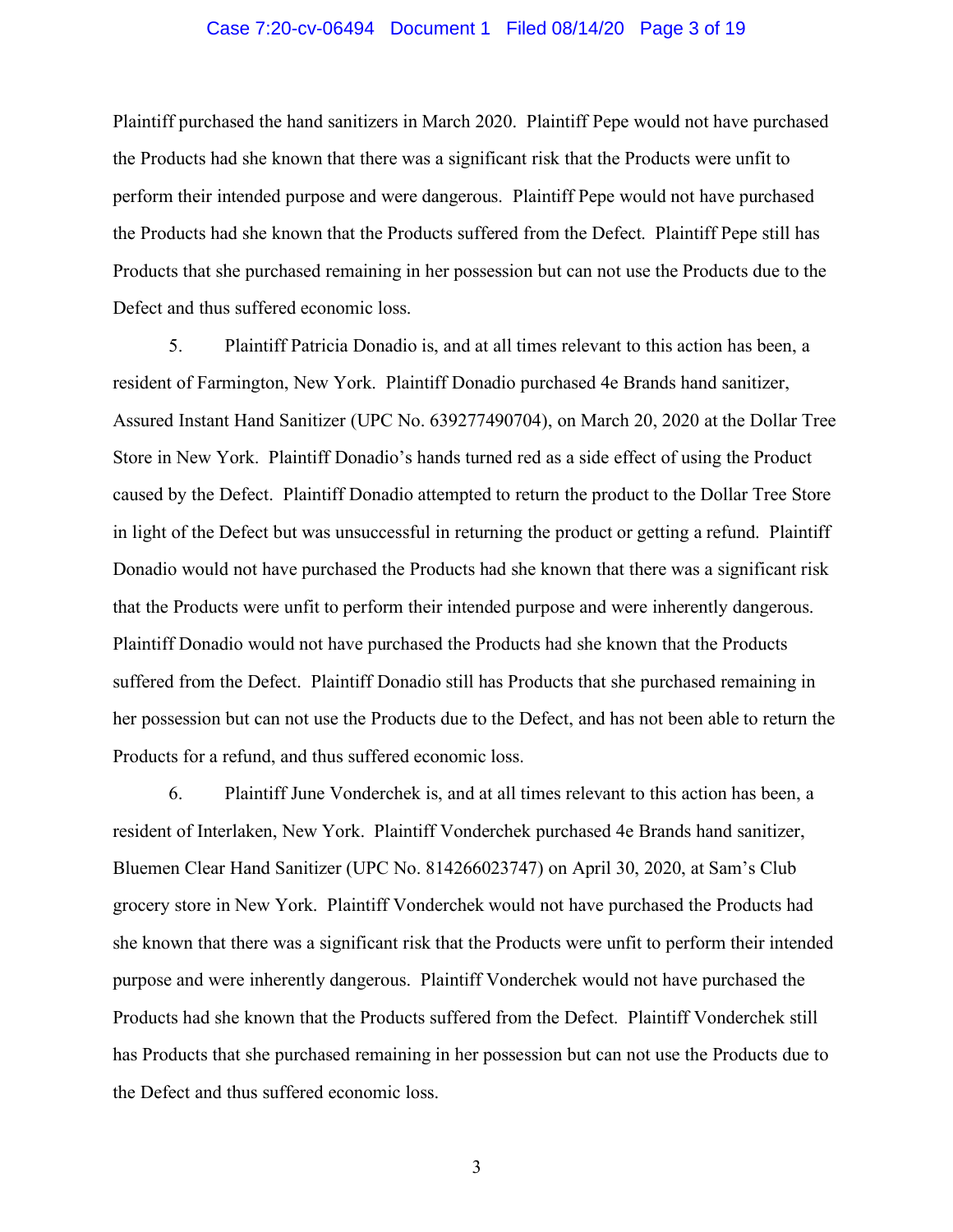# Case 7:20-cv-06494 Document 1 Filed 08/14/20 Page 4 of 19

7. Defendant 4e Brands North America, LLC is a limited liability corporation with its principal place of business at 17806 w. Interstate 10 STE 300 San Antonio, Texas, 78257- 8222. Defendant manufactures, markets, and distributes the Products throughout the United States, including in New York.

# **JURISDICTION AND VENUE**

8. This Court has subject matter jurisdiction over this action pursuant to 28 U.S.C. § 1332(d) because there are more than 100 class members and the aggregate amount in controversy exceeds \$5,000,000, exclusive of interest, fees, and costs, and at least one Class member is a citizen of a state different from Defendant.

9. This Court has personal jurisdiction over Defendant because Defendant conducts substantial business within New York such that Defendant has significant, continuous, and pervasive contacts with the State of New York. Defendant is registered to do business in the State of New York.

10. Venue is proper in this District pursuant to 28 U.S.C. § 1391 because Defendant does substantial business in this District, a substantial part of the events giving rise to Plaintiffs' claims took place within this District because Plaintiffs purchased the Products in this District and reside in this District.

# **FACTUAL ALLEGATIONS**

# **I. The Defect And Ensuing Recall**

11. Defendant 4e Brands is a multinational corporation and is a part of the Soap and Other Detergent Manufacturing Industry. Defendant's brand name products include Blumen Hand Sanitizer, Assured Hand Sanitizers, and various other hand sanitizers and hand soaps. Throughout its website, Defendant boasts of making a "positive change in your life," and "promoting a good and healthy well-being."

12. Unfortunately for many consumers who purchased these Products, they were not purchasing products that would "make a positive change in their lives," or that will promote a good and healthy well-being.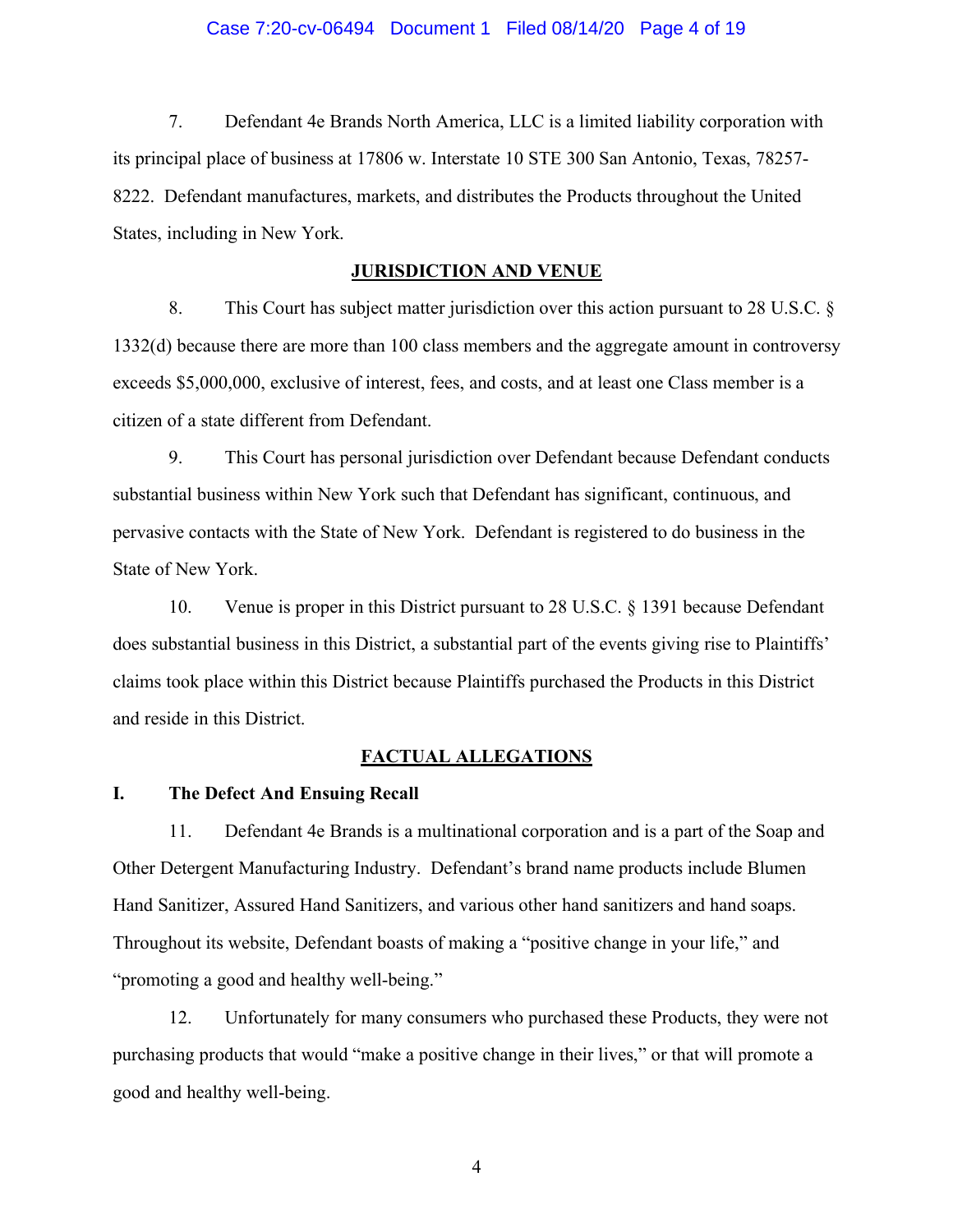# Case 7:20-cv-06494 Document 1 Filed 08/14/20 Page 5 of 19

13. Indeed, the 4e Brands Products are defective and pose a significant health risk because they are contaminated with methanol. Exposure to methanol can result in nausea, vomiting, headache, blurred vision, permanent blindness, seizures, coma, permanent damage to the nervous system or death. The Defect renders the Products unsuitable for their principal and intended purpose. The Defect also renders the Products worthless. For all of the Products that Defendant sold, the Defect is substantially likely to materialize during the useful life of the product. Simply put, the Defect renders the Products not suitable for human use or consumption.

14. The FDA in June 2020 issued an initial warning to consumers about hand sanitizer products which contained methanol. The initial warning suggested that the products were manufactured by Eskbiochem manufacturers, which led to voluntary recalls by Eskbiochem. On July 2, 2020 the FDA issued a second press release to further warn and protect consumers and manufacturers regarding hand sanitizer products that contain and were contaminated by the presence methanol, stating bluntly that methanol "is not an acceptable active ingredient for hand sanitizer products and can be toxic when absorbed through the skin as well as life-threatening when ingested." Specifically, the FDA stated:

> As part of continued action to protect the American public, **the U.S. Food and Drug Administration is warning consumers and health care professionals about hand sanitizer products containing methanol, or wood alcohol — a substance often used to create fuel and antifreeze that is not an acceptable active ingredient for hand sanitizer products and can be toxic when absorbed through the skin as well as life-threatening when ingested**. The agency has seen an increase in hand sanitizer products that are labeled to contain ethanol (also known as ethyl alcohol) but that have tested positive for methanol contamination. State officials have also reported recent adverse events from adults and children ingesting hand sanitizer products contaminated with methanol, including blindness, hospitalizations and death.

> The agency continues to warn the public not to use specific products listed here and is communicating with manufacturers and distributors of these dangerous products about recalling them. The FDA also continues to quality-test hand sanitizers, including testing products entering the country through the U.S. border, and maintains a list of FDA-tested and recalled hand sanitizers on the agency's website, which will be continually updated as dangerous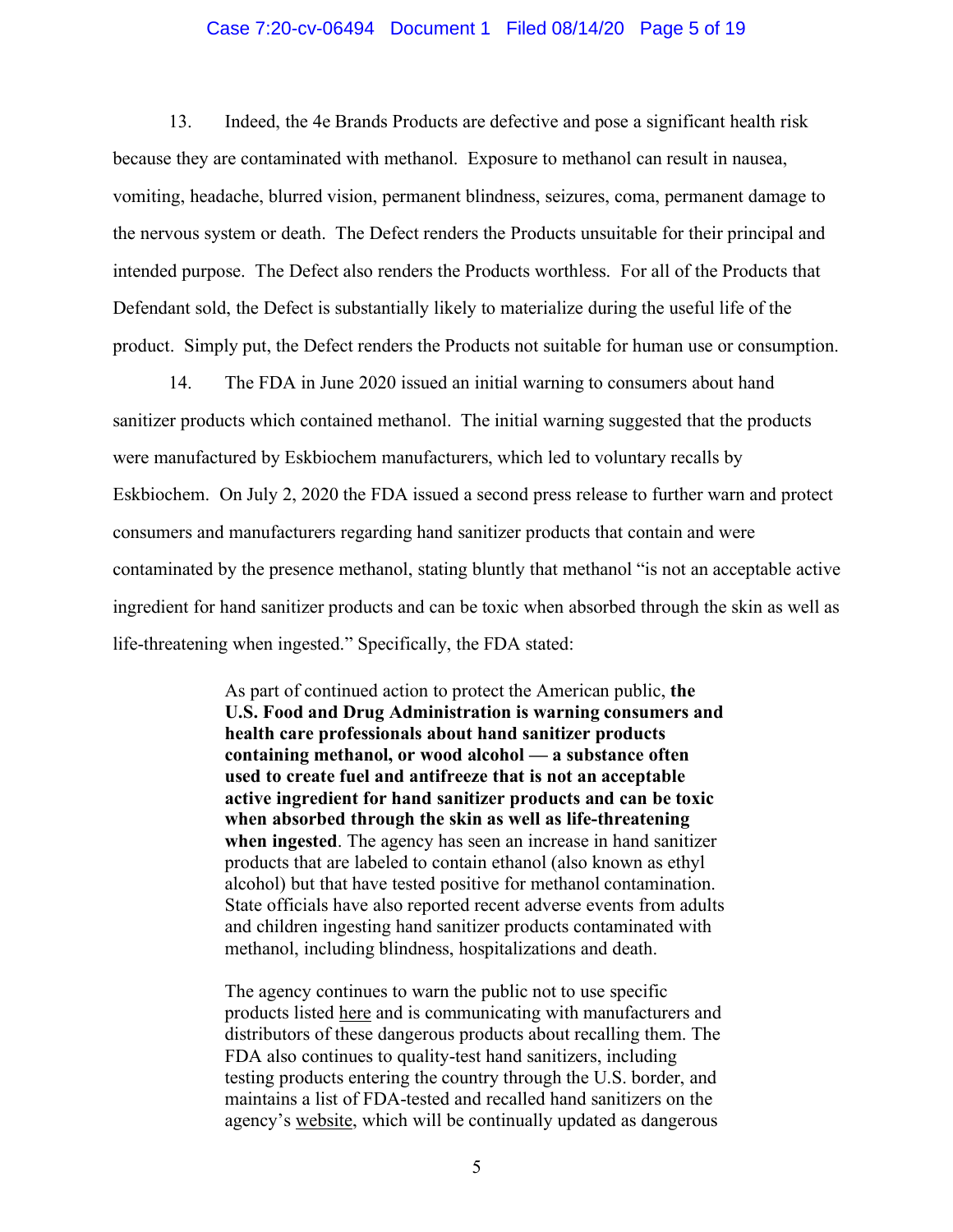products are discovered. https://www.fda.gov/drugs/drug-safetyand-availability/fda-updates-hand-sanitzers-methanol

"All Americans should practice good hand hygiene, which includes using alcohol-based hand sanitizer if soap and water are not readily available. **Unfortunately, there are some companies taking advantage of the increased usage of hand sanitizer during the coronavirus pandemic and putting lives at risk by selling products with dangerous and unacceptable ingredients. Consumers and health care providers should not use methanol-containing hand sanitizers,"** said FDA Commissioner Stephen M. Hahn, M.D. "The FDA remains committed to working with manufacturers, compounders, state boards of pharmacy and the public to increase the safe supply of alcohol-based hand sanitizers. This includes staying vigilant and continuing to take action when quality issues with hand sanitizers arise."

In June, the FDA warned consumers about products manufactured by Eskbiochem, which contained methanol. Since then, voluntary recalls have been conducted by several of Eskbiochem's distributors and the agency is recommending additional companies recall their hand sanitizer products.

The agency urges consumers to be cautious since some of these products may still be found at retail outlets or for purchase online.

**The FDA recommends consumers immediately stop using these hand sanitizers and dispose of the bottle in a hazardous waste container, if available, or dispose of as recommended by your local waste management and recycling center.** Do not flush or pour these products down the drain or mix with other liquids.

**Methanol exposure can result in nausea, vomiting, headache, blurred vision, permanent blindness, seizures, coma, permanent damage to the nervous system or death. Although people using these products on their hands are at risk for methanol poisoning, young children who accidentally ingest these products and adolescents and adults who drink these products as an alcohol (ethanol) substitute are most at risk.** Consumers who have been exposed to hand sanitizer containing methanol and are experiencing symptoms should seek immediate medical treatment for potential reversal of toxic effects of methanol poisoning.

While methanol-containing hand sanitizers are more lifethreatening than others, the FDA urges all consumers not to drink any hand sanitizer product. This is particularly important for young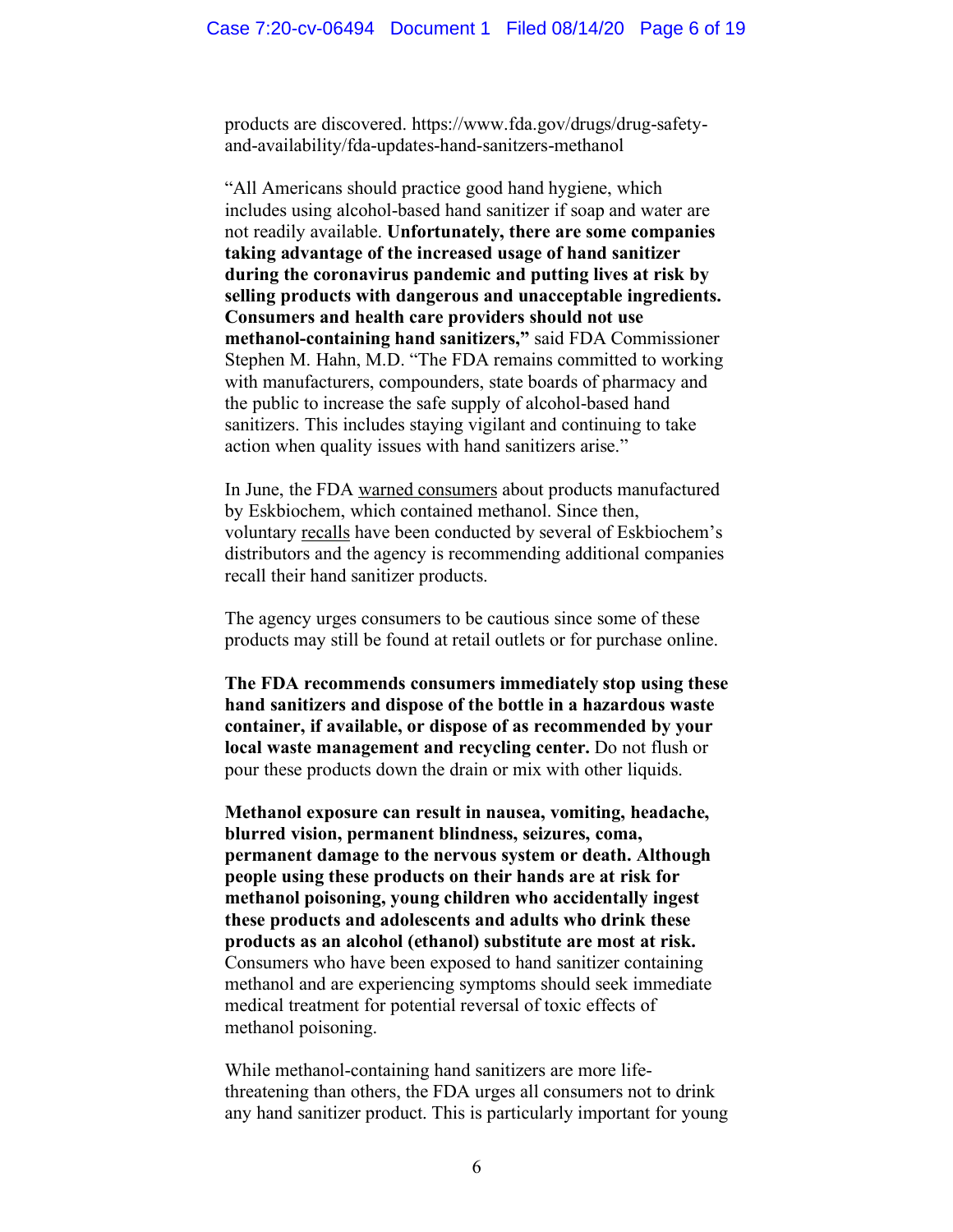children, especially toddlers, who may be attracted by the pleasant smell or brightly colored bottles. During the pandemic, poison control centers have had an increase in calls about accidental ingestion of hand sanitizer, and it is important that adults keep these products out of reach of children and monitor young children's use.<sup>2</sup>

15. On July 8, 2020, the FDA added each of Defendant's Products to the list of hand sanitizer products that were labeled to contain ethanol, but that in fact were contaminated with methanol, and that, accordingly, could not be used by consumers.<sup>3</sup>

16. On July 27, 2020, the FDA reiterated its warning regarding the presence of methanol in hand sanitizers, and again instructed consumers not to use any of the hand sanitizers, including all of Defendant's Products, that were on the list of hand sanitizers found to be contaminated with methanol. Indeed, the FDA stated that a consumer had died through the use of one of Defendant's Products. Specifically, the FDA stated:

> The U.S. Food and Drug Administration continues to warn consumers and health care professionals not to use certain alcoholbased hand sanitizers due to the dangerous presence of methanol, or wood alcohol – a substance often used to create fuel and antifreeze that can be toxic when absorbed through the skin as well as life-threatening when ingested. The agency has also taken additional action to help prevent certain hand sanitizers from entering the United States by placing them on an import alert. The FDA is proactively working with manufacturers to recall products and is encouraging retailers to remove products from store shelves and online marketplaces. As part of these actions, a warning letter has been issued to Eskbiochem S.A. de C.V. regarding the distribution of products labeled as manufactured at its facilities with undeclared methanol, misleading claims –including incorrectly stating that FDA approved these products—and improper manufacturing practices.

> The FDA first warned about some of the methanol-containing hand sanitizers being sold in retail stores and online in June. The

<sup>2</sup> https://www.fda.gov/news-events/press-announcements/coronavirus-covid-19-update-fda- takes-action-warn-protect-consumers-dangerous-alcohol-based-hand (last accessed August 10, 2020) (bolding added).

<sup>3</sup> https://www.fda.gov/drugs/drug-safety-and-availability/fda-updates-hand-sanitizersconsumers-should-not-use (last accessed August 10, 2020).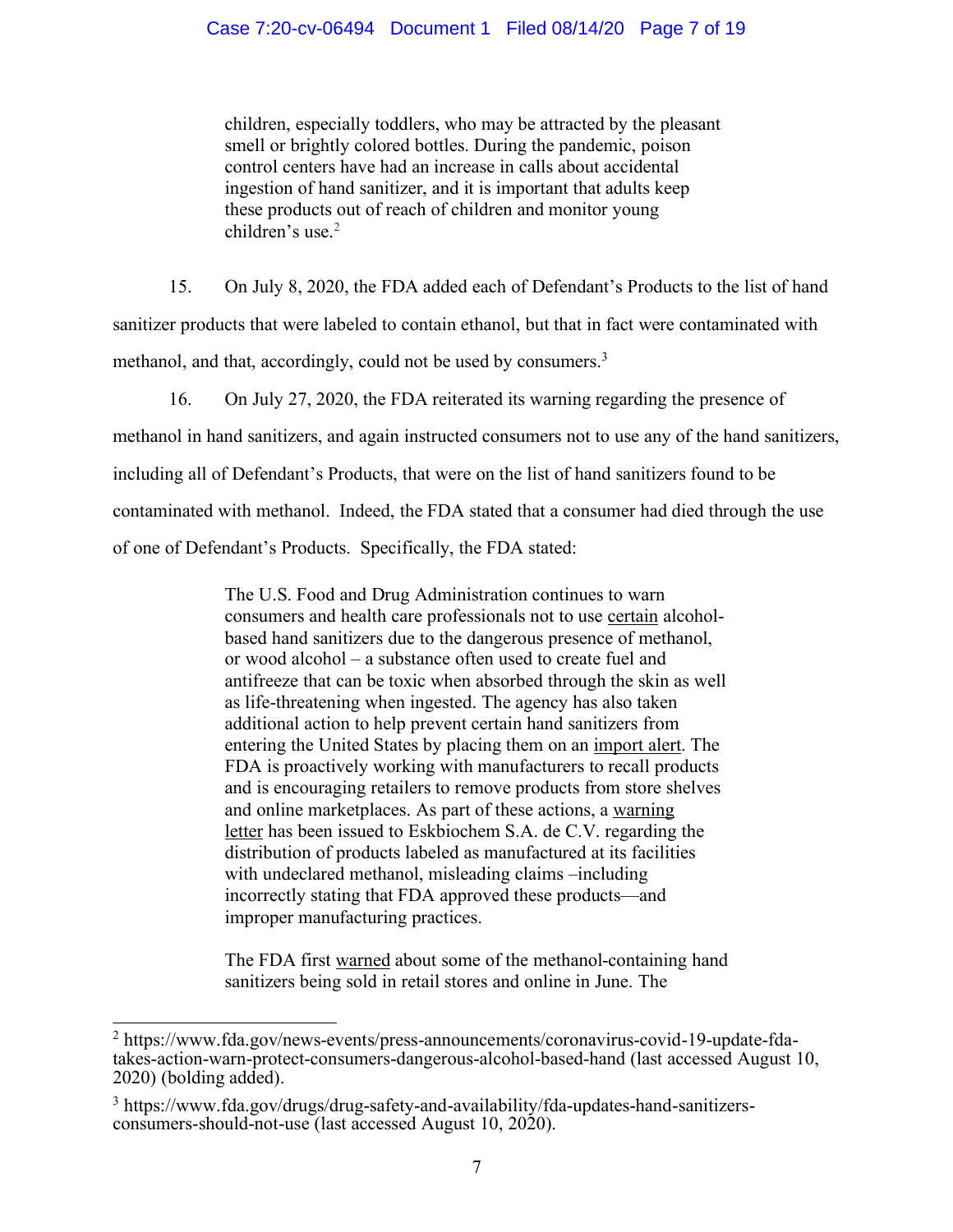agency issued a further warning earlier this month about an increasing number of adverse events, including blindness, cardiac effects, effects on the central nervous system, and hospitalizations and death, primarily reported to poison control centers and state departments of health. The agency continues to see these figures rise.

"Practicing good hand hygiene, which includes using alcoholbased hand sanitizer if soap and water are not readily available, is an important public health tool for all Americans to employ. **Consumers must also be vigilant about which hand sanitizers they use, and for their health and safety we urge consumers to immediately stop using all hand sanitizers on the FDA's list of dangerous hand sanitizer products," said FDA Commissioner Stephen M. Hahn, M.D. "We remain extremely concerned about the potential serious risks of alcohol-based hand sanitizers containing methanol. Producing, importing and distributing toxic hand sanitizers poses a serious threat to the public and will not be tolerated.** The FDA will take additional action as necessary and will continue to provide the latest information on this issue for the health and safety of consumers."

**The agency has posted a do-not-use list of dangerous hand sanitizer products, which is being updated regularly. In most cases, methanol does not appear on the product label. However, methanol is not an acceptable ingredient in any drug, including hand sanitizer, even if methanol is listed as an ingredient on the product label.** The FDA's ongoing testing has found methanol contamination in hand sanitizer products ranging from 1% to 80%.

**Importantly, the FDA is urging consumers not to use any hand sanitizer products from the particular manufacturers on the list even if the product or particular lot number are not listed since some manufacturers are recalling only certain – but not all – of their hand sanitizer products. Manufacturers' failure to immediately recall all potentially affected products is placing consumers in danger of methanol poisoning. One of the reported deaths is associated with Blumen Hand Sanitizer, distributed by 4e North America and manufactured by 4E Global in Mexico, who recently expanded its recall to include additional lots of its hand sanitizer products.** Additionally, the FDA is strongly urging distributors and retailers to stop distributing and selling hand sanitizers manufactured by the firms on the list immediately, even if the particular product is not included in a recall, due to the risk of methanol poisoning.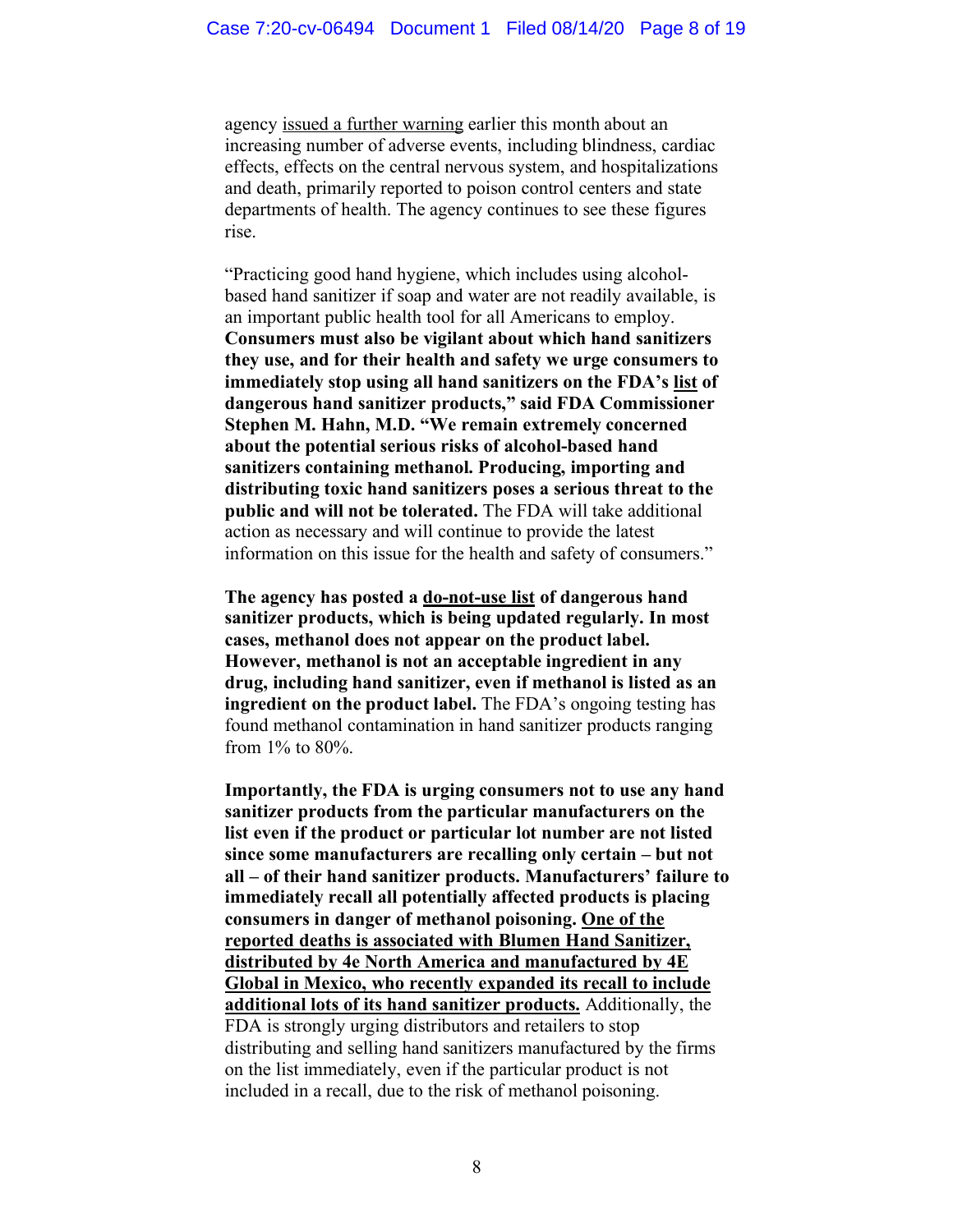When identifying hand sanitizers from the FDA's do-not-use list, consumers should look for one or more identifiers from the list that match the product's labeling, including:

- Manufacturer name
- Product name
- National Drug Code (NDC) number

If any of the identifiers (name, company, or NDC) match a product on the list, the FDA urges consumers to immediately stop using the hand sanitizer. Dispose of the hand sanitizer bottle in a hazardous waste container, if available, or dispose of as recommended by local waste management and recycling centers. Do not flush or pour these products down the drain or mix with other liquids.

Methanol exposure can result in nausea, vomiting, headache, blurred vision, permanent blindness, seizures, coma, permanent damage to the nervous system or death. Although people using these products on their hands are at risk for methanol poisoning, young children who ingest these products and adolescents and adults who drink these products as an alcohol (ethanol) substitute are most at risk. Consumers who have been exposed to hand sanitizer containing methanol and are experiencing symptoms should seek immediate medical treatment for potential reversal of the toxic effects of methanol poisoning.4

17. Following the FDA warnings of methanol, on July 11, 2020, 4e Brands issued a

recall of 10 bottle sizes of Blumen-branded hand sanitizers . 5 However, just a few weeks later on

July 24, 2020, 4e Brands issued a total recall on *all* hand sanitizer products which it

manufactured, including all Products at issue in this lawsuit.<sup>6</sup> The recall specified that it

included "all product[s] manufactured by 4e within expiration, regardless of the size, UPC, or lot

number." 4e Brands admitted that the Products are being recalled due to a presence of methanol

which poses a significant health risk.

 <sup>4</sup> https://www.fda.gov/news-events/press-announcements/coronavirus-covid-19-update-fdareiterates-warning-about-dangerous-alcohol-based-hand-sanitizers (last accessed August 10, 2020) (bolding added).

<sup>5</sup> https://www.fda.gov/safety/recalls-market-withdrawals-safety-alerts/4e-brands-north-americaissues-nationwide-voluntary-recall-hand-sanitizer-due-potential-presence (last accessed August 10, 2020).

<sup>6</sup> https://www.fda.gov/safety/recalls-market-withdrawals-safety-alerts/4e-brands-north-americaissues-expanded-nationwide-voluntary-recall-hand-sanitizer-due-potential (last accessed August 10, 2020).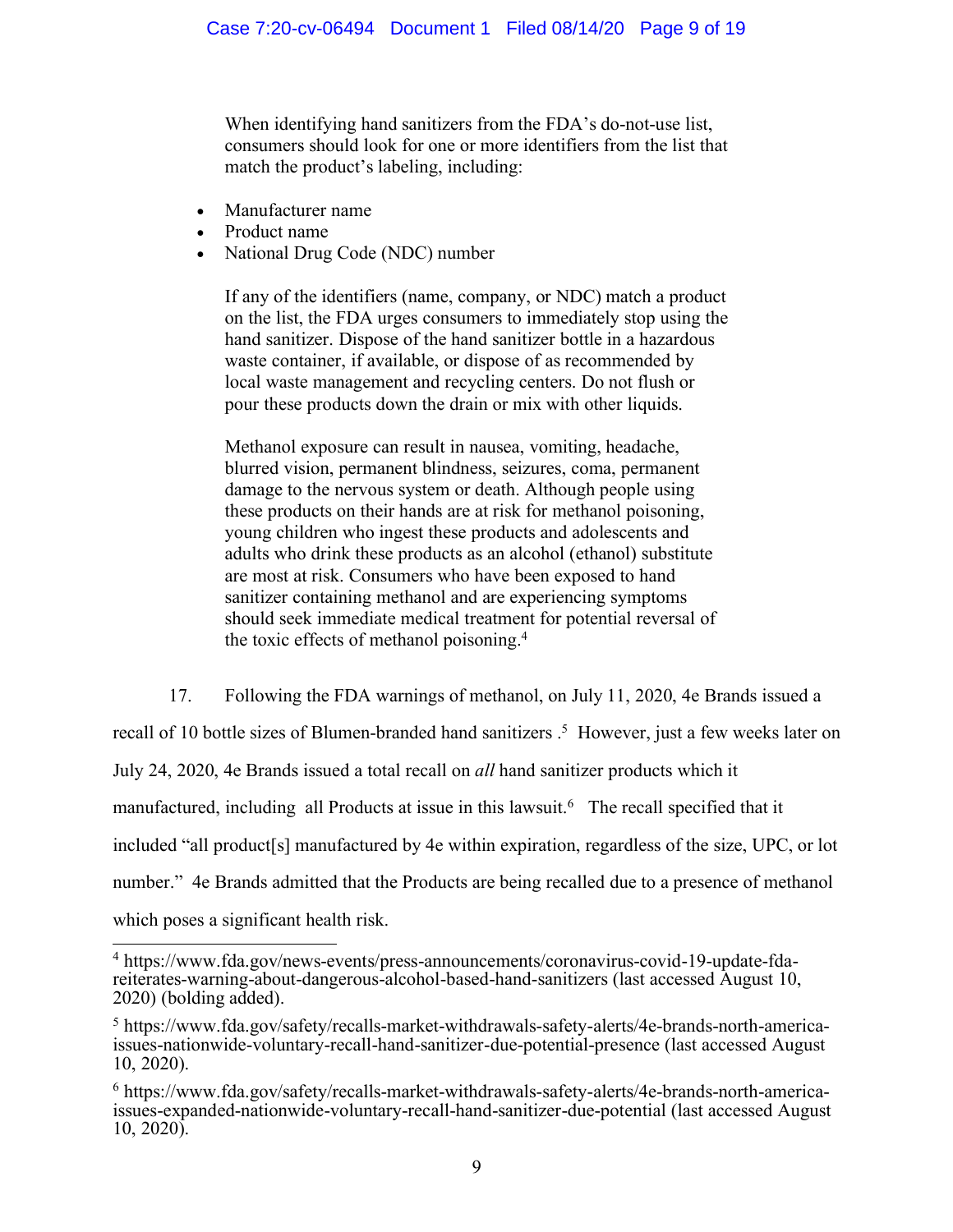# Case 7:20-cv-06494 Document 1 Filed 08/14/20 Page 10 of 19

18. However, Defendant's recall was woefully insufficient. The recall was done so that 4e could claim it did the right thing in response to the Product Defect, when in fact the recall was calculated to protect 4e Brands' profits by ensuring as few returns as possible. Instead of publicly offering an immediate refund, 4e Brands instructed consumers to "stop using the product and return it to the place of purchase," and that "[c]onsumers should contact their physician or healthcare provider if they experienced any problems."7 As an initial matter, most consumer could not obtain a recall for the simple fact that they had discarded the Products either after use or after learning of the Defect, meaning that they could not take the products in to the place of purchase for a refund. And, still other consumers that tried to follow Defendant's instruction to return the products to the place of purchase could not obtain a refund in such manner either. For instance, Plaintiff Donadio attempted to return the Product to the Dollar Tree Store at which she made the purchase but was unsuccessful in returning the product or getting a refund.

19. Defendant also has a page of its website dedicated to the recall. *See* https://www.blumensanitizerrecall.expertinquiry.com/. However, the word "refund" does not appear anywhere on Defendant's website, and there is no indication that Defendant is providing consumers with any refunds of any kind. Instead, consumers are instructed to enter the Products' UPC and Lot numbers to "register" the Products on Defendant's website and to determine whether the relevant Products are encompassed within the recall. But, as discussed above, the requirement for customers to enter UPC and Lot numbers is designed to frustrate customers' attempts at refunds, as the recall includes *all UPC and Lot numbers*.

#### **CLASS ALLEGATIONS**

20. Plaintiffs seek to represent a class defined as all persons in the United States who purchased the Products (the "Class"). Excluded from the Class are persons who made such purchases for purpose of resale.

<sup>7</sup> https://www.fda.gov/safety/recalls-market-withdrawals-safety-alerts/4e-brands-north-america- issues-expanded-nationwide-voluntary-recall-hand-sanitizer-due-potential (last accessed August 10, 2020).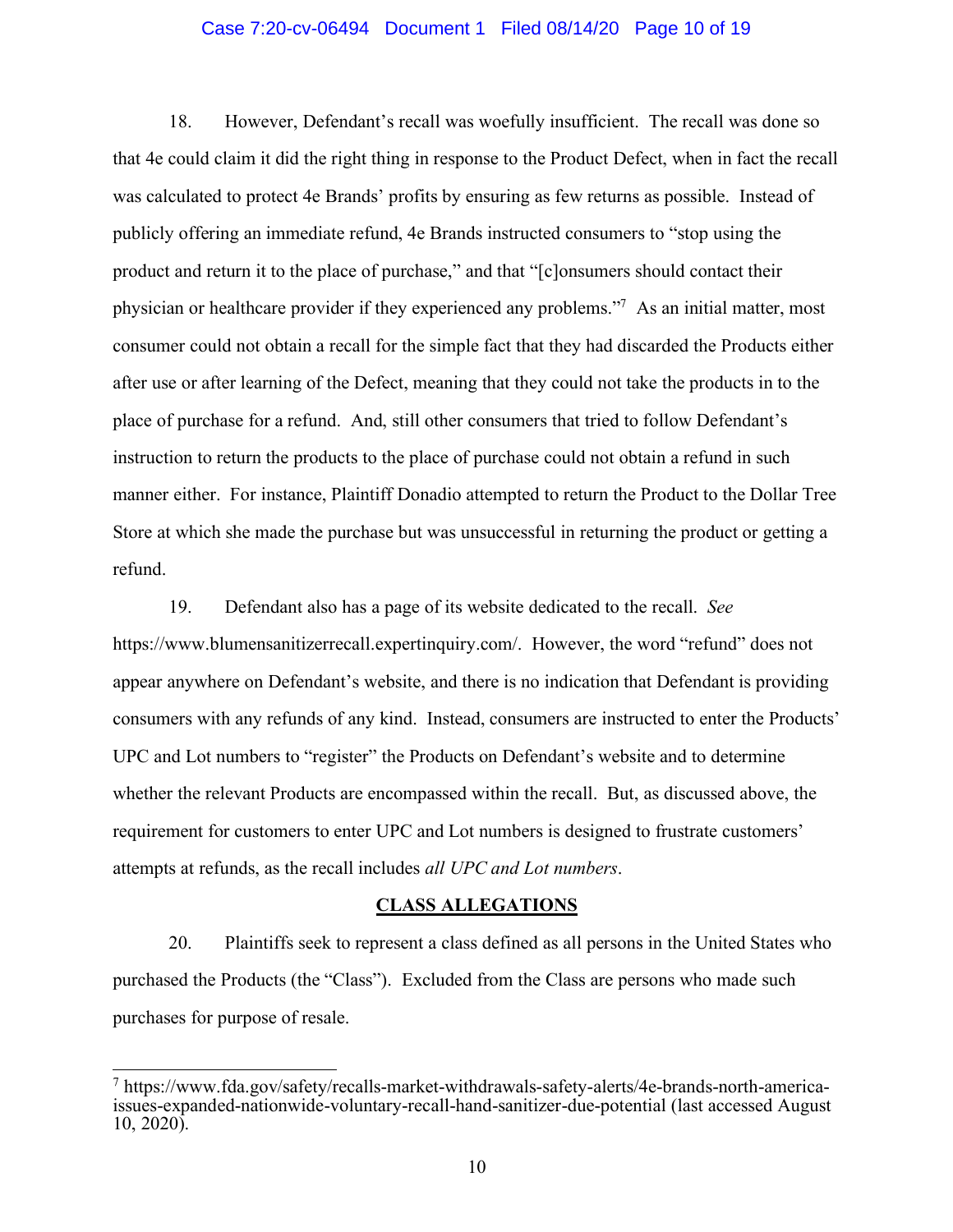# Case 7:20-cv-06494 Document 1 Filed 08/14/20 Page 11 of 19

21. Plaintiffs also seeks to represent a subclass of all Class Members who purchased the Products in the State of New York (the "New York Subclass").

22. At this time, Plaintiffs do not know the exact number of members of the aforementioned Class and Subclass ("Class Members" and "Subclass Members," respectively); however, given the nature of the claims and the number of retail stores in the United States selling Defendant's Products, Plaintiffs believe that Class and Subclass members are so numerous that joinder of all members is impracticable.

23. There is a well-defined community of interest in the questions of law and fact involved in this case. Questions of law and fact common to the members of the Class that predominate over questions that may affect individual Class members include, but are not limited to:

- (a) whether Defendant misrepresented and/or failed to disclose material facts concerning the Products;
- (b) whether Defendant's conduct was unfair and/or deceptive;
- (c) whether Defendant has been unjustly enriched as a result of the unlawful conduct alleged in this Complaint such that it would be inequitable for Defendant to retain the benefits conferred upon Defendant by Plaintiffs and the Class;
- (d) whether Plaintiffs and the Class have sustained damages with respect to the common law claims asserted, and if so, the proper measure of their damages.

24. With respect to the New York Subclass, additional questions of law and fact common to the members that predominate over questions that may affect individual members include whether Defendant violated New York's General Business Law sections 349 and 350.

25. Plaintiffs' claims are typical of those of the Class because Plaintiffs, like all members of the Class, purchased, in a typical consumer setting, Defendant's Products, and Plaintiffs sustained damages from Defendant's wrongful conduct.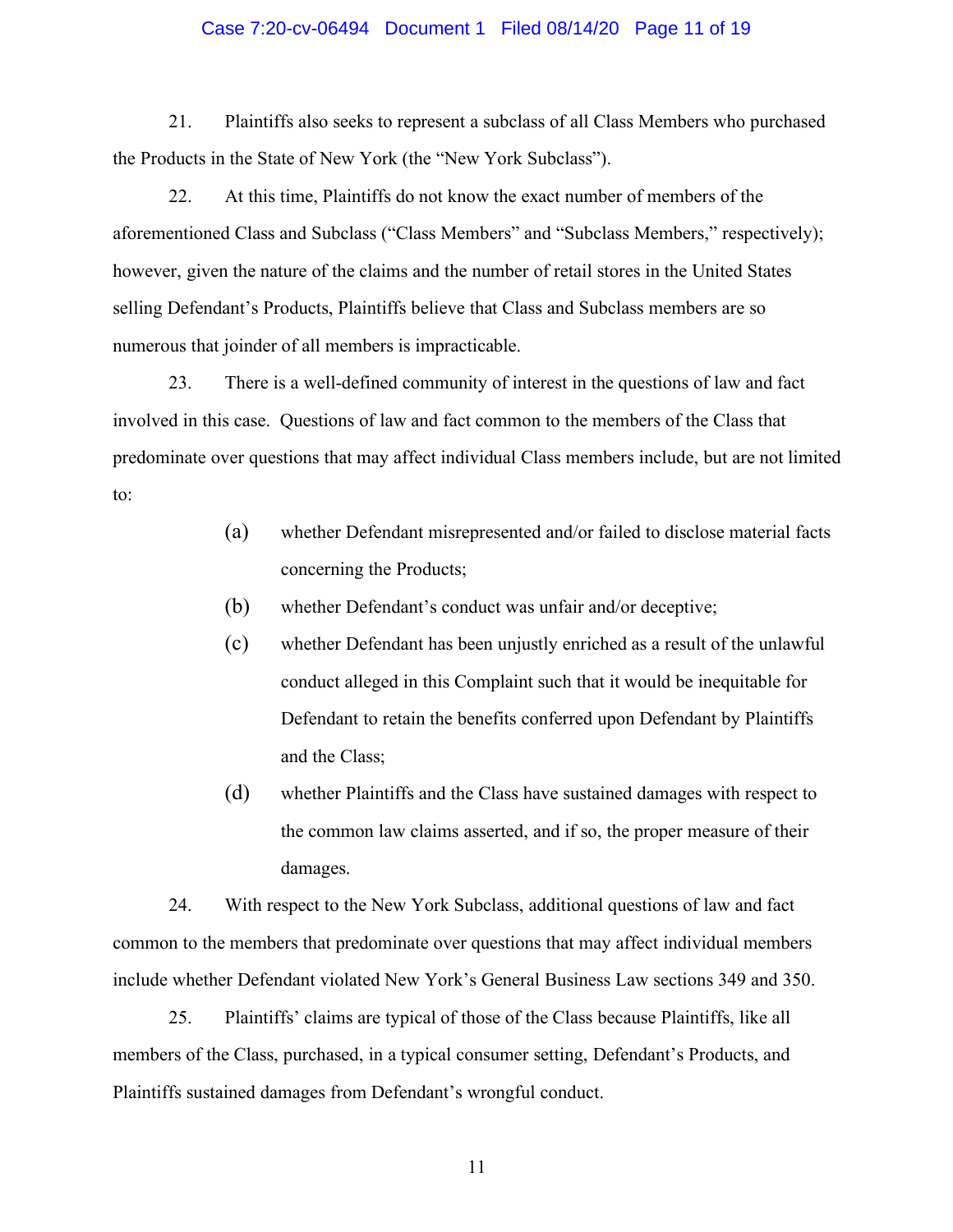# Case 7:20-cv-06494 Document 1 Filed 08/14/20 Page 12 of 19

26. Plaintiffs will fairly and adequately protect the interests of the Class and Subclass and have retained counsel that is experienced in litigating complex class actions. Plaintiffs have no interests which conflict with those of the Class or the Subclass.

27. A class action is superior to other available methods for the fair and efficient adjudication of this controversy.

28. The prosecution of separate actions by members of the Class and the Subclass would create a risk of establishing inconsistent rulings and/or incompatible standards of conduct for Defendant. For example, one court might enjoin Defendant from performing the challenged acts, whereas another might not. Additionally, individual actions could be dispositive of the interests of the Class and the Subclass even where certain Class or Subclass members are not parties to such actions.

# **COUNT I**

# **(Breach Of Express Warranty**)

29. Plaintiffs hereby incorporate by reference the allegations contained in all preceding paragraphs of this complaint.

30. Plaintiffs bring this claim individually and on behalf of the members of the proposed Class and Subclass against Defendant.

31. Defendant, as the designer, manufacturer, marketer, distributor, and/or seller, expressly warranted that the Products contained "70% Ethyl Alcohol" or listed ethyl alcohol as the active ingredient, and prominently stated that each of the Products were "Hand Sanitizer[s]" on the Products' labels.

32. But the Products are not, in fact, "Hand Sanitizers" – they are toxic liquids that are so dangerous that the FDA advises consumers to not even dump them into the toilet. The Products cannot be used as Hand Sanitizers and are not, accordingly, Hand Sanitizers. Further, the listed "active ingredient" in the Products is methanol, not "ethanol," which make the products unsafe and unable to be used for their intended purpose.

33. As a direct and proximate cause of Defendant's breach of express warranty, Plaintiffs and Class members have been injured and harmed because: (a) they would not have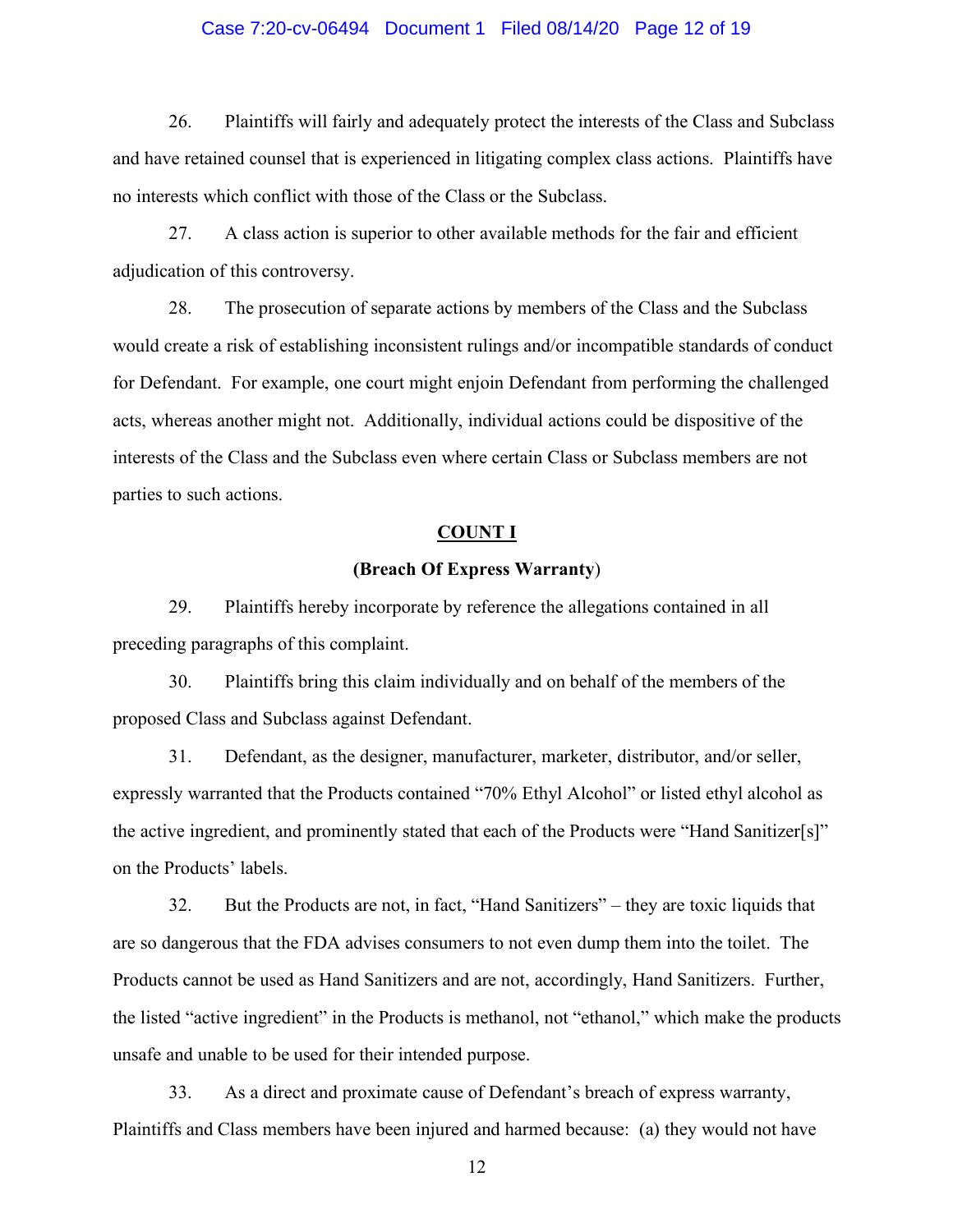#### Case 7:20-cv-06494 Document 1 Filed 08/14/20 Page 13 of 19

purchased the Products on the same terms if they knew that the Products contained methanol, and are not generally recognized as safe; (b) they would not have purchased the Products or would not have purchased them on the same terms if they knew that the Products were not Hand Sanitizers; (c) they paid a price premium for the Products due to Defendant's promises that 4e Brands Products contained ethyl alcohol or ethanol as an active ingredient and could be used as hand sanitizers; and (d) the Products do not have the characteristics, ingredients, uses, benefits, or quantities as promised.

#### **COUNT II**

#### **(Breach of Implied Warranty of Fitness and Merchantability)**

34. Plaintiffs incorporate by reference and re-allege herein all paragraphs alleged above.

35. Plaintiffs bring this claim individually and on behalf of the members of the proposed Class and Subclass against Defendant.

36. Defendant is, and at all relevant times was, a merchant engaged in the business of manufacturing and distributing, among other things, the Products.

37. Plaintiffs and the Class Members purchased the Products.

38. Defendant is a manufacturer and merchant with respect to goods of this kind, which were sold to Plaintiffs and other consumers, and there was in the sale to Plaintiffs and other consumers an implied warranty that those goods were merchantable and that they were fit for their intended use as hand sanitizer.

39. However, Defendant breached that warranty implied in the contract for the sale of goods in that the Products are completely unusable, lack even the most basic degree of fitness for ordinary or intended use, and are not safe for human use as set forth in detail herein above.

40. The Products are defective and unusable because they were distributed to the public containing a harmful Defect, and because the Defect was substantially likely to manifest through the customary and intended use of the Products. As a result, the Products were not usable and dangerous to the health of consumers.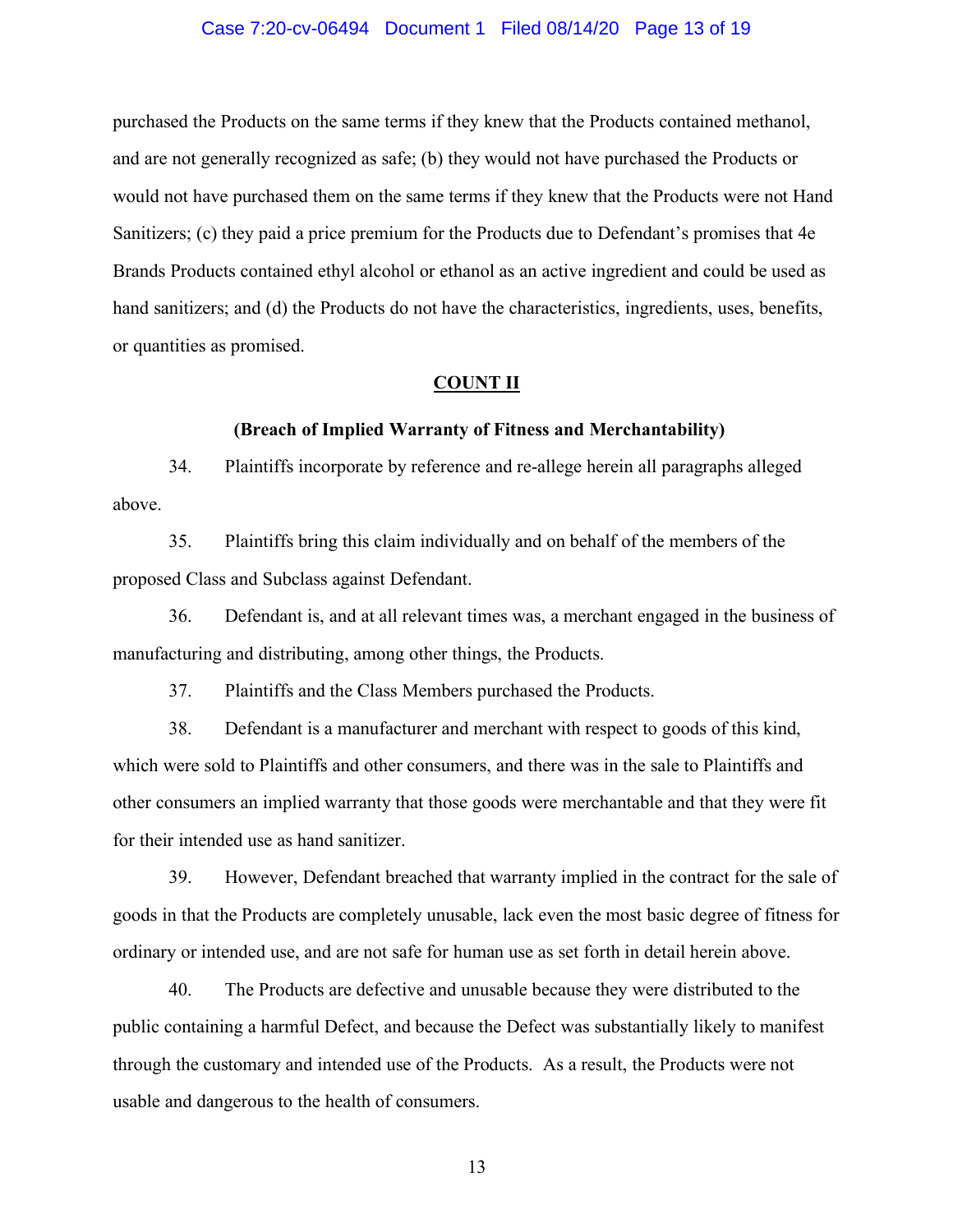# Case 7:20-cv-06494 Document 1 Filed 08/14/20 Page 14 of 19

41. Defendant admitted that the Products were completely unusable and unfit for normal use when it initiated the recall described in detail herein above.

As a direct and proximate result of this breach of warranty by Defendant, Plaintiffs and class members have been damaged by paying monies for products that are completely unusable and unfit for their intended purpose.

42. Plaintiffs seek damages in an amount to be proven at trial for the injuries suffered from Defendant's breach of the implied warranties. The damages suffered by Plaintiffs and the Class Members include, but are not limited to, the monies paid to Defendant for the Products.

43. As a result of Defendant's conduct, Plaintiffs did not receive goods as impliedly warranted by Defendant to be merchantable.

# **COUNT III**

# **(Unjust Enrichment)**

44. Plaintiffs incorporate by reference and re-allege herein all paragraphs alleged above.

45. Plaintiffs bring this claim individually and on behalf of the members of the proposed Class and Subclass against Defendant.

46. Plaintiffs and Class members conferred benefits on Defendant by purchasing the Products.

47. Defendant has been unjustly enriched in retaining the revenues derived from Plaintiffs' and Class members' purchases of the Products. Retention of those moneys under these circumstances is unjust and inequitable because Defendant failed to disclose that the Products were unfit for use as hand sanitizers, or that the Defect was substantially likely to manifest through the customary and intended use of the Products. These omissions caused injuries to Plaintiffs and Class members because they would not have purchased the Products if the true facts were known.

48. Retention of those moneys also is unjust and inequitable because, as alleged above, Defendant commenced an ineffective recall that was calculated to result in few returns,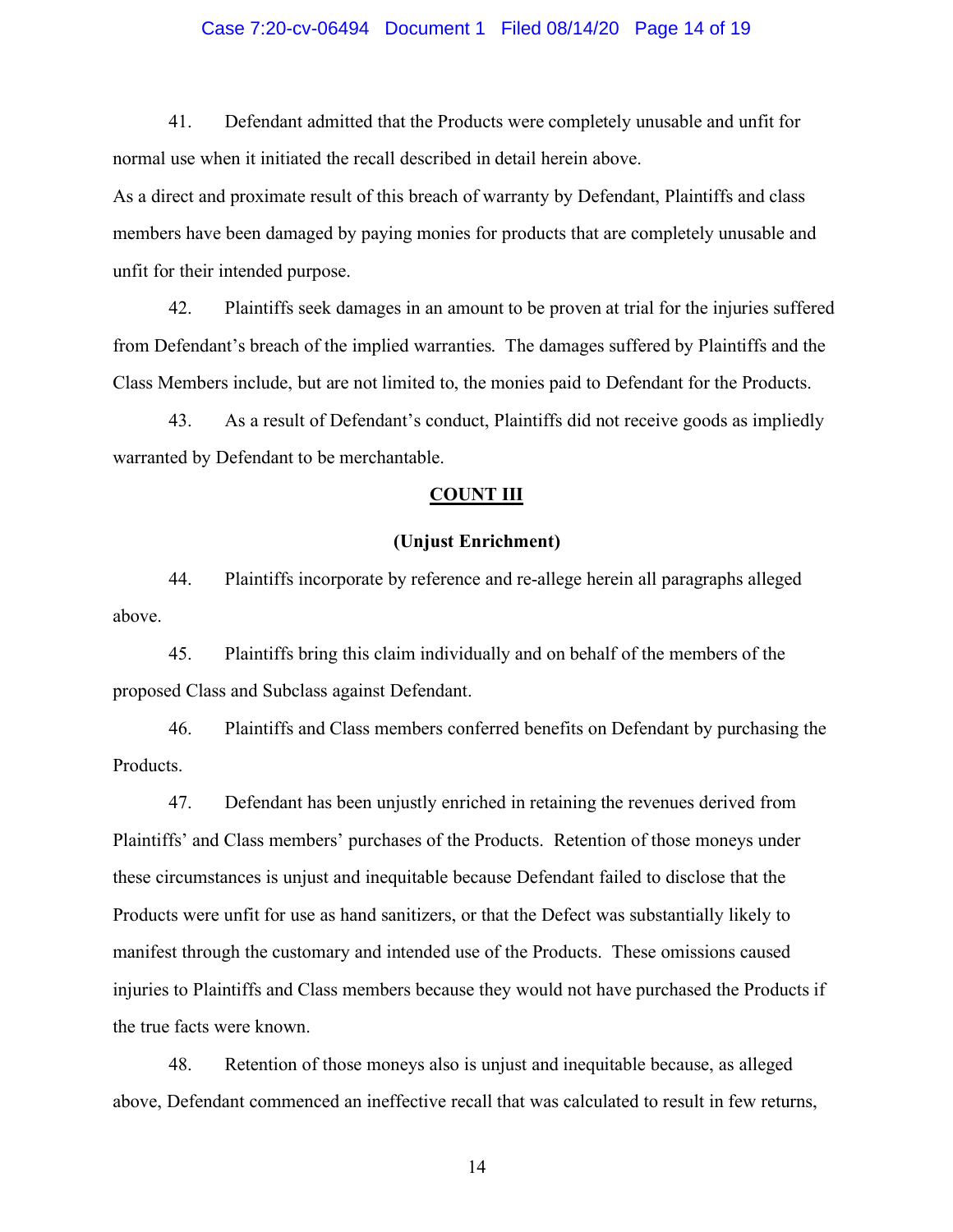# Case 7:20-cv-06494 Document 1 Filed 08/14/20 Page 15 of 19

and generally no refunds, thereby protecting profits and revenue Defendant collected from selling the defective products.

49. Because Defendant's retention of the non-gratuitous benefits conferred on them by Plaintiffs and Class members is unjust and inequitable, Defendant must pay restitution and other relief to Plaintiffs and Class members for its unjust enrichment, as ordered by the Court.

#### **COUNT IV**

# **(Violation Of New York's General Business Law § 349)**

50. Plaintiffs hereby incorporate by reference the allegations contained in all preceding paragraphs of this complaint.

51. Plaintiffs bring this claim individually and on behalf of the proposed Subclass against Defendant.

52. New York's General Business Law § 349 prohibits deceptive acts or practices in the conduct of any business, trade, or commerce.

53. In its sale of goods throughout the State of New York, Defendant conducts business and trade within the meaning and intendment of New York's General Business Law § 349.

54. Plaintiffs and members of the Subclass are consumers who purchased products from Defendant for their personal use.

55. By the acts and conduct alleged herein, Defendant has engaged in deceptive, unfair, and misleading acts and practices, which include, without limitation, misrepresenting that Products contained "70% Ethyl Alcohol" or contained ethanol as an active ingredient , that the Products were Hand Sanitizers or could be used as Hand Sanitizers, and by failing to disclose the presence of methanol in the Products.

56. The foregoing deceptive acts and practices were directed at consumers.

57. The foregoing deceptive acts and practices are misleading in a material way because they fundamentally misrepresent the characteristics of the Products to induce consumers to purchase same.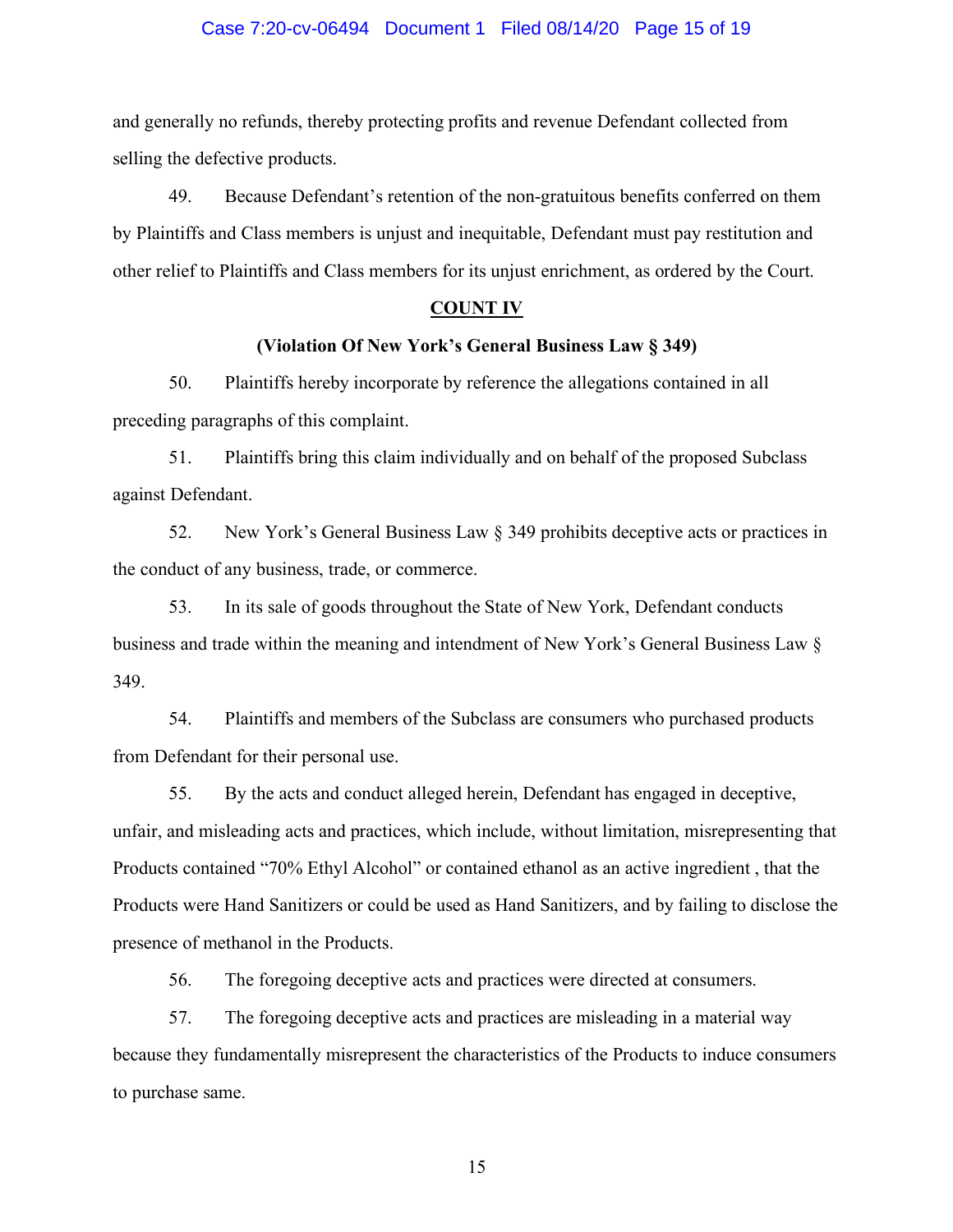# Case 7:20-cv-06494 Document 1 Filed 08/14/20 Page 16 of 19

58. By reason of this conduct, Defendant engaged in deceptive conduct in violation of New York's General Business Law.

59. Defendant's actions are the direct, foreseeable, and proximate cause of the damages that Plaintiffs and members of the Subclass have sustained from having paid for and consumed Defendant's products.

60. As a result of Defendant's violations, Plaintiffs and members of the Subclass have suffered damages because: (a) they would not have purchased the Products on the same terms if they knew that the Products contained methanol, and are not generally recognized as safe; (b) they would not have purchased the Products or would not have purchased them on the same terms if they knew that the Products were not Hand Sanitizers and could not be used as Hand Sanitizers; (c) they paid a price premium for the Products due to Defendant's promises that the Products contained ethyl alcohol or ethanol as an active ingredient and could be used as hand sanitizers; and (d) the Products do not have the characteristics, ingredients, uses, benefits, or quantities as promised.

61. On behalf of themselves and other members of the New York Subclass, Plaintiffs seeks to recover their actual damages or fifty dollars, whichever is greater, three times actual damages, and reasonable attorneys' fees.

# **COUNT V**

# **(Violation Of New York's General Business Law § 350)**

62. Plaintiff hereby incorporate by reference the allegations contained in all preceding paragraphs of this complaint.

63. Plaintiffs bring this claim individually and on behalf of the proposed New York Subclass against Defendant.

64. New York's General Business Law § 350 prohibits false advertising in the conduct of any business, trade, or commerce.

65. Pursuant to said statute, false advertising is defined as "advertising, including labeling, of a commodity … if such advertising is misleading in a material respect."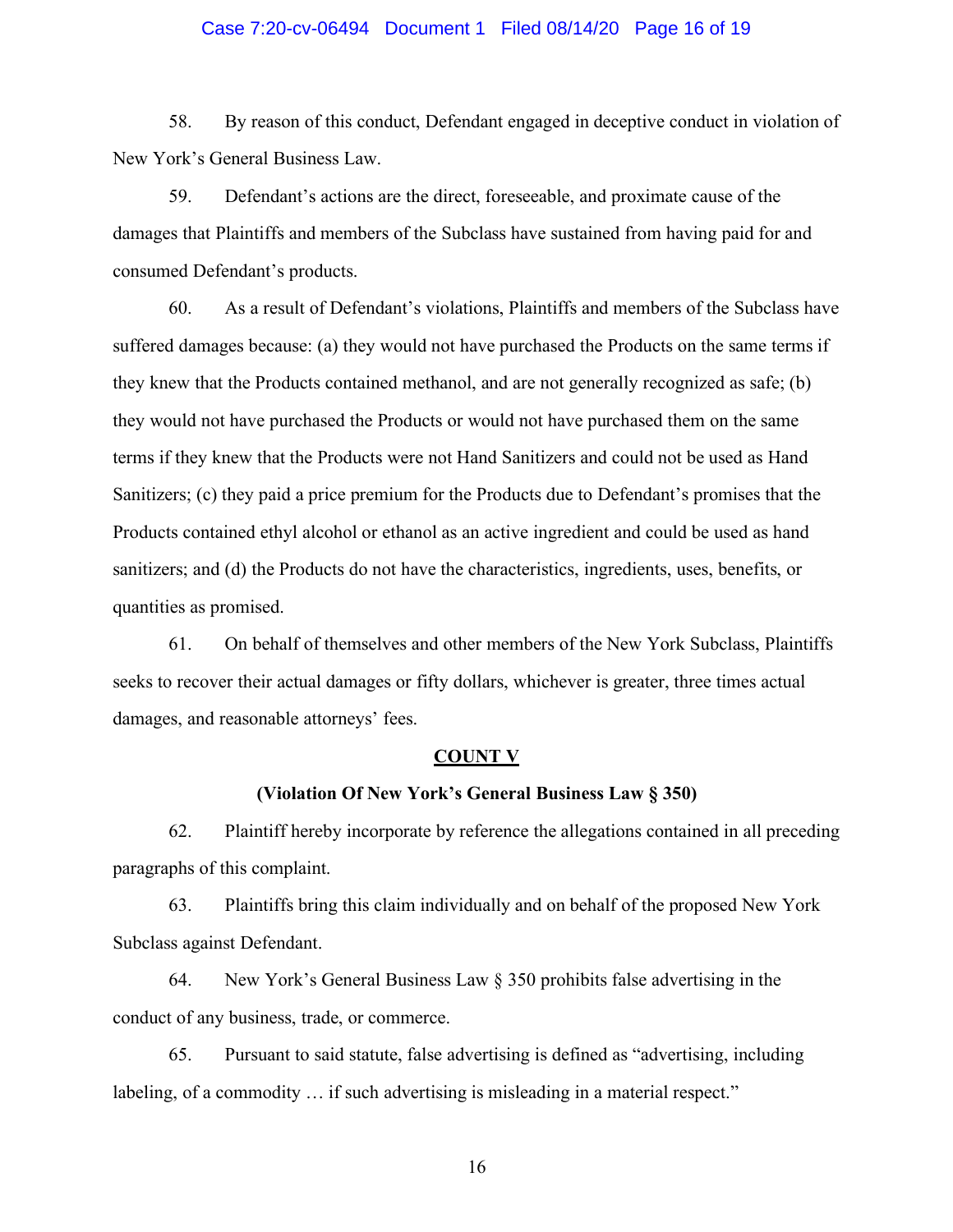# Case 7:20-cv-06494 Document 1 Filed 08/14/20 Page 17 of 19

66. Based on the foregoing, Defendant has engaged in consumer-oriented conduct that is deceptive or misleading in a material way which constitutes false advertising in violation of Section 350 of New York's General Business Law.

67. Defendant's false, misleading, and deceptive statements and representations of fact were and are directed to consumers.

68. Defendant's false, misleading, and deceptive statements and representations of fact were and are likely to mislead a reasonable consumer acting reasonably under the circumstances.

69. Defendant's false, misleading, and deceptive statements and representations of fact have resulted in consumer injury or harm to the public interest.

70. As a result of Defendant's false, misleading, and deceptive statements and representations of fact, Plaintiffs and the Subclass have suffered and continue to suffer economic injury.

71. As a result of Defendant's violations, Plaintiffs and members of the Subclass have suffered damages due to said violation because: (a) they would not have purchased the Products on the same terms if they knew that the Products contained methanol, and are not generally recognized as safe; (b) they would not have purchased the Products or would not have purchased them on the same terms if they knew that the Products were not Hand Sanitizers and could not be used as Hand Sanitizers; (c) they paid a price premium for the Products due to Defendant's promises that the Products contained ethyl alcohol or ethanol as an active ingredient and could be used as hand sanitizers; and (d) the Products do not have the characteristics, ingredients, uses, benefits, or quantities as promised.

72. On behalf of themselves and other members of the New York Subclass, Plaintiffs seek to recover their actual damages or five hundred dollars, whichever is greater, three times actual damages, and reasonable attorneys' fees.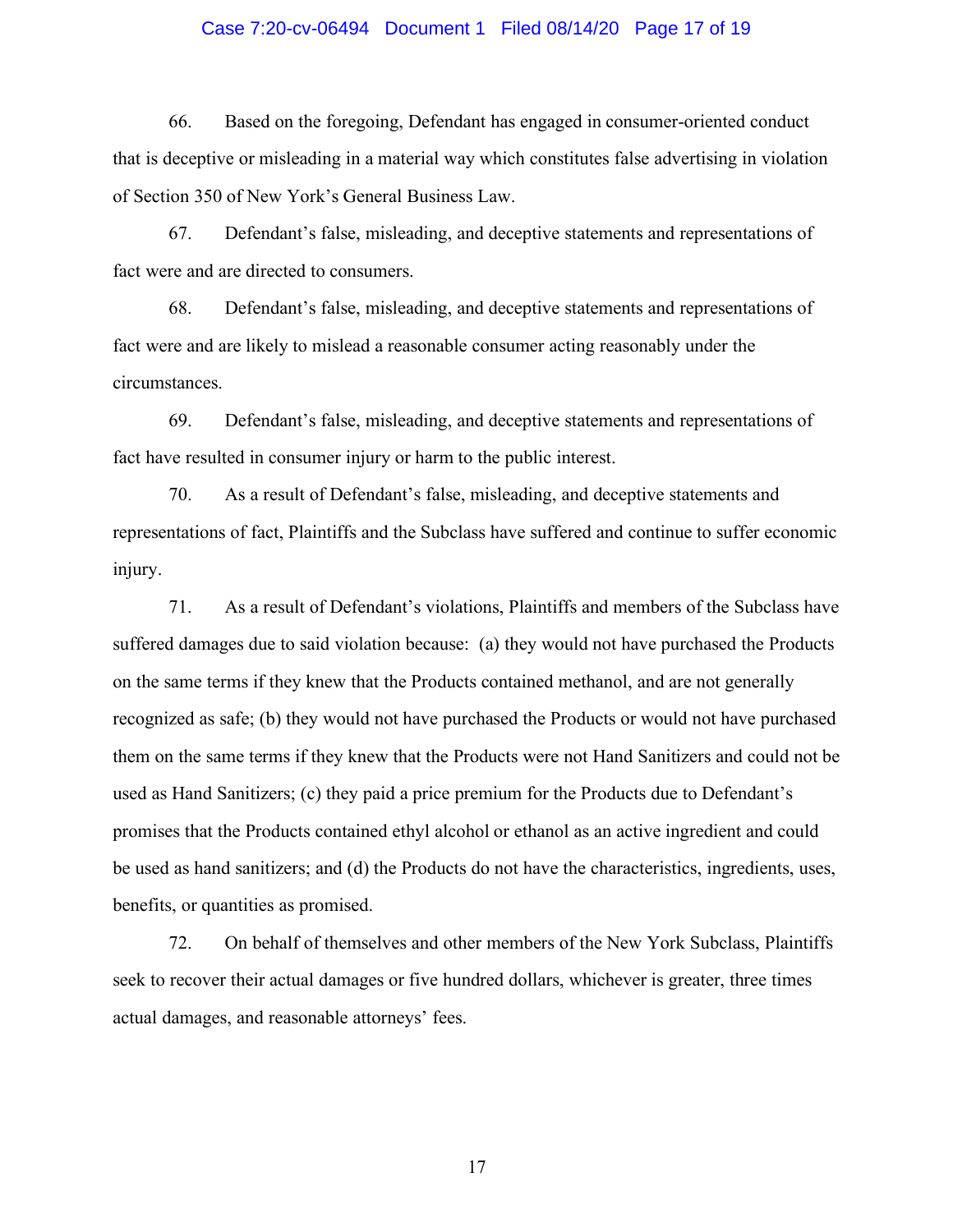# **COUNT VI**

# **(Negligent Misrepresentation)**

73. Plaintiffs hereby incorporate by reference the allegations contained in all preceding paragraphs of this complaint.

74. Plaintiffs brings this claim individually and on behalf of the members of the proposed Class and Subclass against Defendant.

75. As discussed above, Defendant misrepresented that the Products contained "70% Ethyl Alcohol" or ethanol and could be used as hand sanitizers, and failed to disclose the presence of methanol. Defendant had a duty to disclose this information.

76. At the time Defendant made these representations, Defendant knew or should have known that these representations were false or made them without knowledge of their truth or veracity.

77. At an absolute minimum, Defendant negligently misrepresented and/or negligently omitted material facts about the Products.

78. The negligent misrepresentations and omissions made by Defendant, upon which Plaintiffs and Class members reasonably and justifiably relied, were intended to induce and actually induced Plaintiffs and Class members to purchase the Products.

79. Plaintiffs and Class members would not have purchased the Products if the true facts had been known.

80. The negligent actions of Defendant caused damage to Plaintiffs and Class members, who are entitled to damages and other legal and equitable relief as a result.

# **PRAYER FOR RELIEF**

WHEREFORE, Plaintiffs, individually and on behalf of all others similarly situated, seek judgment against Defendant, as follows:

> a. For an order certifying the nationwide Class and the Subclass under Rule 23 of the Federal Rules of Civil Procedure and naming Plaintiffs as representative of the Class and Subclass and Plaintiffs' attorneys as Class Counsel to represent the Class and Subclass members;